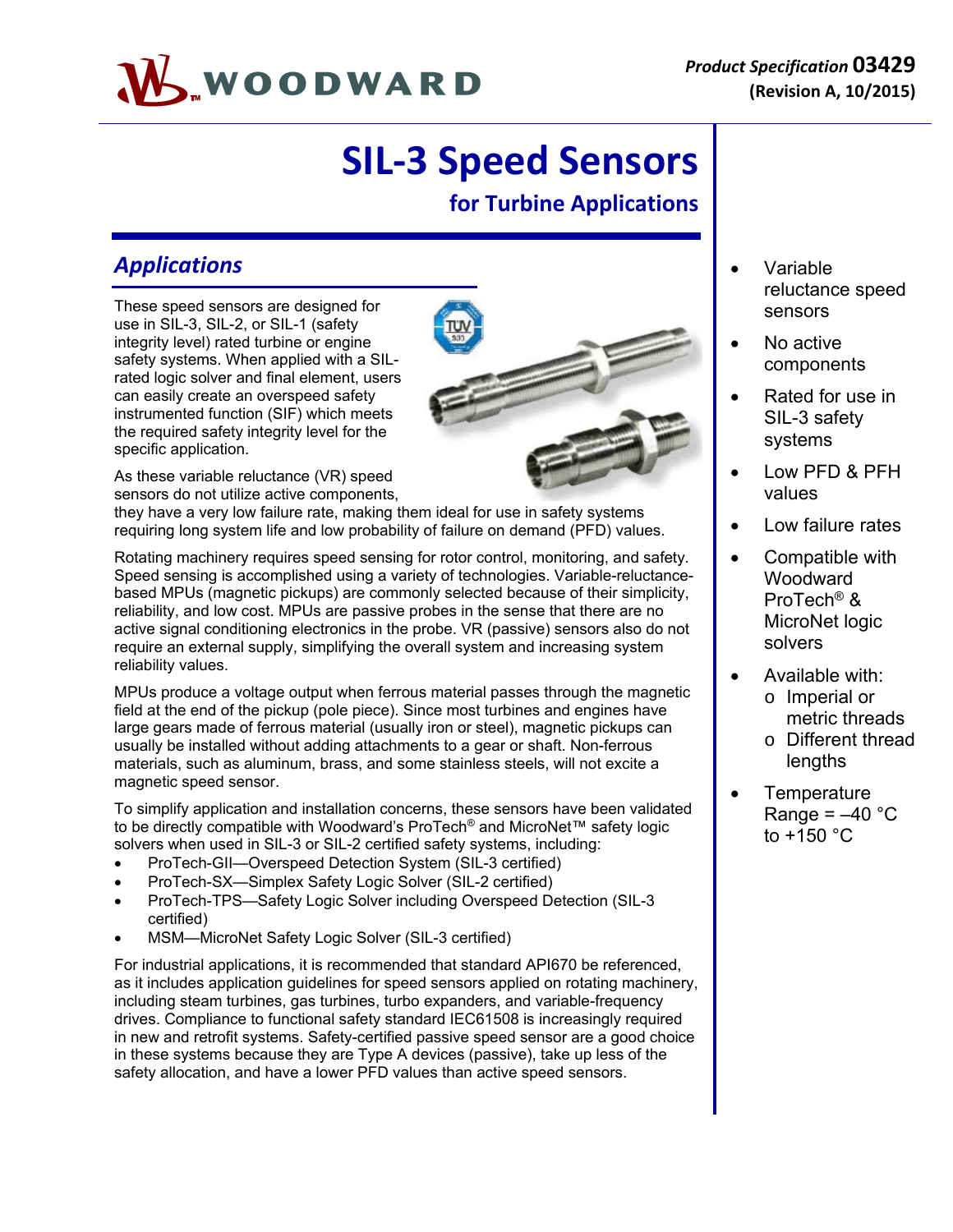# *Description*

These sensors are single-channel, variable-reluctance speed sensors consisting of a single inductive coil and a permanent magnet. A ferrous gear tooth passing the sensor pole piece changes the magnetic field strength, inducing an AC voltage. The frequency of the output signal is proportional to the velocity of the gear tooth passing the sensor's pole piece. The amplitude of the signal depends on the following:

- Angular speed
- Air gap between sensor face (pole piece) and target (gear tooth)
- Target (gear tooth) geometry
- Target (gear tooth) ferrous material properties
- Load impedance of the electrical circuit used to sense output signal

Depending on the application, these sensors can be ordered with imperial or metric threads and different thread lengths (determined by part number).

Sensed minimum and maximum frequency is dependent on the application (toothed gear, air gap, overspeed detection system (ODS), trigger level, etc.). VR sensors are not designed to measure low frequencies. The sensor's voltage level is low at lower frequencies, which results in a signal voltage level that may be too low to be detected by some overspeed detection systems. Depending on the ODS, it is usually possible to measure frequencies up to about 40 kHz.

## *Functional Safety*

These sensors are certified by TÜV SÜD Product Service GmbH to be used in SIL-2 and SIL-3 applications according to IEC 61508. TÜV's SIL certificate and corresponding report can be provided by Woodward upon request. The sensors are designed to be integrated into a safety-related system or subsystem. Voting between individual sensors is required in accordance with IEC 61508 SIL2/SIL3 and ISO 13849-1 CAT 3 PL e. Impedance measurement to detect open circuit and channel trips shall be realized in accordance to IEC 61508 SIL2/SIL3 and ISO 13849-1 CAT 3 PL e.

Generic Sensor Safety Parameters:

| Diagnostic Coverage          | 94.0%    |
|------------------------------|----------|
| <b>SFF</b>                   | 94.0%    |
| <b>Element Type</b>          | Type A   |
| MTTR                         | 72 h     |
| Lifetime                     | 10 years |
| <b>Systematic Capability</b> | $SIL-3$  |

To guarantee conformity to functional safety, the sensors must be used in a redundant architecture of at least two sensors. Depending on the overall safety requirements, several configurations are possible (1oo2, 2oo3, 2oo4, etc.).

The sensors themselves do not have any integrated diagnostics. They safely deliver the tooth frequency to the overspeed protection system. The sensors can be used in either "low demand mode" or "high demand / continuous mode".

### Architectures shown are examples and could be

- single channel;
- dual channel;
- 1002, 1003, 2002 etc.



Figure 1. Basic Safety System Diagram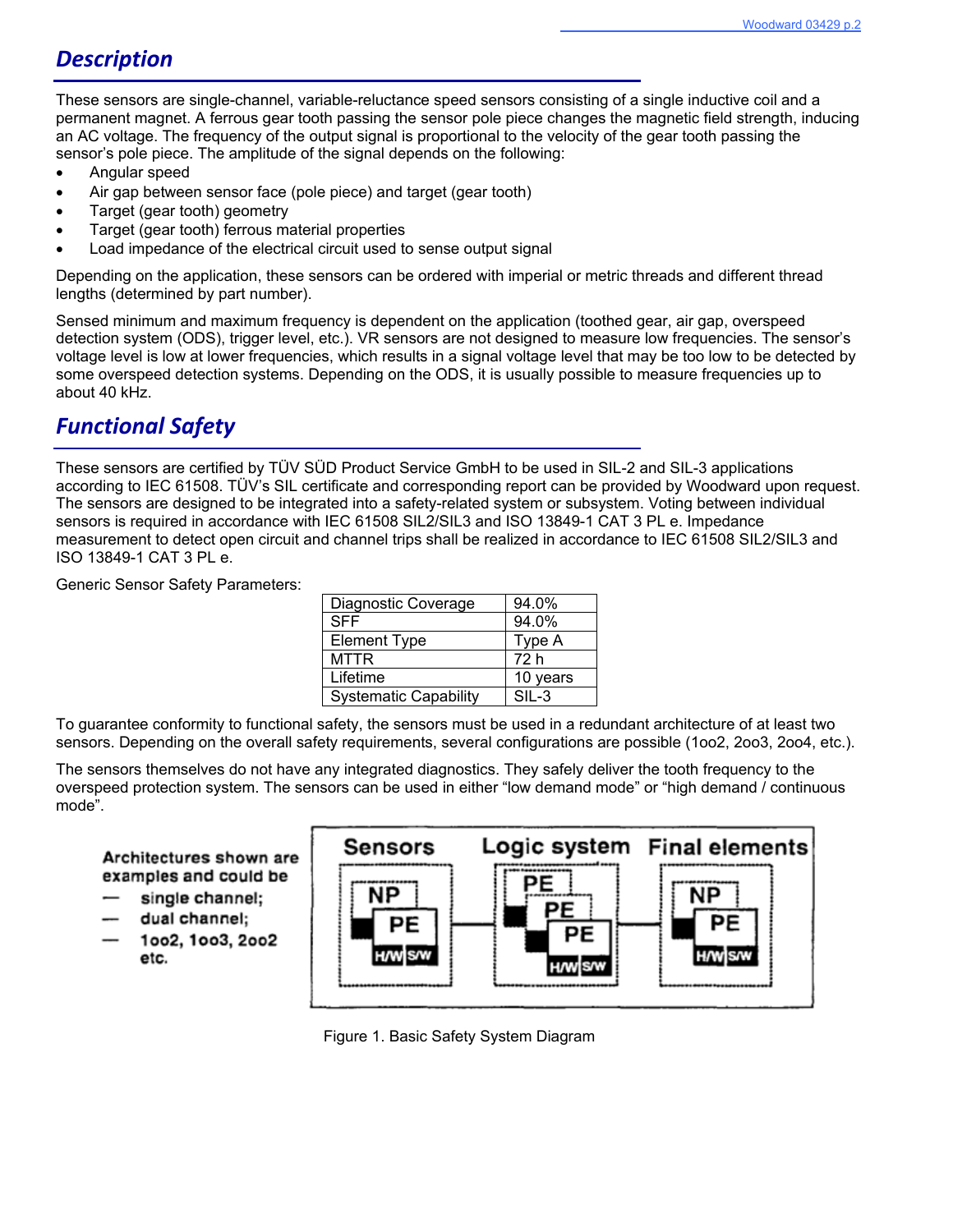

Figure 2. Basic Application Diagram



Figure 3. Schematic Diagram



Figure 4. Outline Diagram